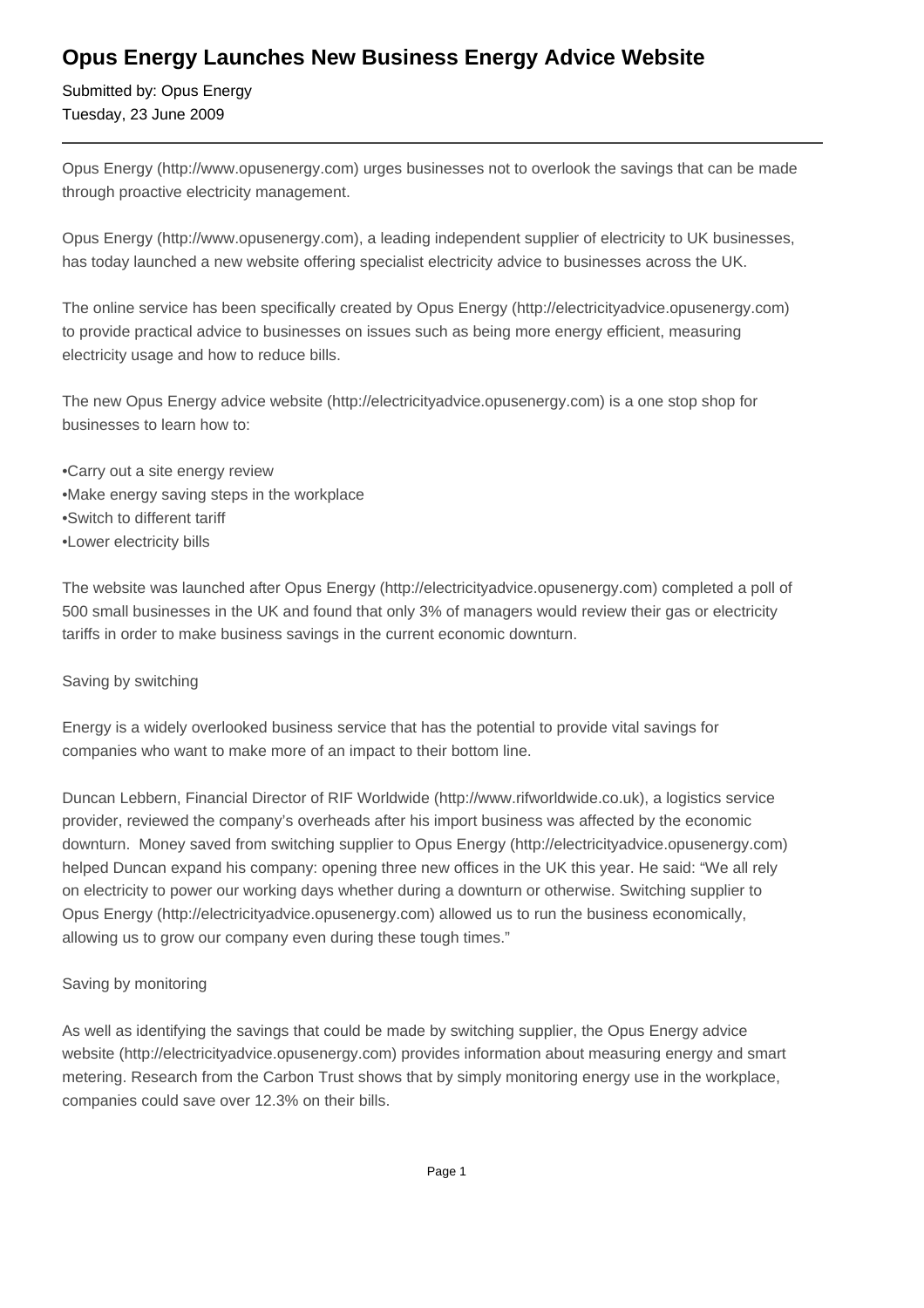Steve James, Commercial Director at Opus Energy (http://electricityadvice.opusenergy.com), said: "The Opus Energy advice website (http://electricityadvice.opusenergy.com) has been launched to help our customers and UK businesses understand how to reduce their overheads and improve efficiency at a time when every penny counts. We're encouraging businesses to take a proactive approach. By taking control of their tariff, monitoring their usage and taking steps to be more energy efficient, UK businesses can realise substantial financial savings and make a real impact to their bottom line in this economic downturn."

### Saving by upgrading

The Opus Energy advice website (http://electricityadvice.opusenergy.com) also provides information for businesses wishing to apply for a Carbon Trust interest-free loan enabling them to upgrade to more energy efficient equipment. Many Carbon Trust customers find that the energy savings they make using their new efficient equipment more than covers their loan repayments. All the information businesses need to find out about the scheme is easily accessible on the Opus Energy advice website (http://electricityadvice.opusenergy.com), alongside links to carbon calculators and loan application details.

From making sure your business is more energy efficient and reducing your bills, through to how to getting your hands on interest free energy loans, Opus Energy (http://electricityadvice.opusenergy.com) is on hand to help offer advice.

The new website from Opus Energy (http://electricityadvice.opusenergy.com) can be found at www.businesselectricityadvice.com

- ends -

Opus Energy Press Office Georgina Ruttle / Susie Patterson T. 0207 269 7255 / 7233 E. georgina.ruttle@fd.com / susie.patterson@fd.com

About Opus Energy (http://electricityadvice.opusenergy.com)

Opus Energy (http://opusevolution.opusenergy.com) is a leading independent supplier of electricity to UK businesses.

Opus Energy (http://opusevolution.opusenergy.com) supplies over 50,000 UK business sites across all sectors. Large customers include: Stagecoach (LSE: SGC.L), Thorntons (LSE: THT.L), Farmfoods, FirstGroup (LSE: FGP.L), Cumbria County Council and Deloitte & Touche.

Over the last two years (between April 2006 and March 2008), over 60% of the energy supplied by Opus Energy (http://www.opusenergy.com) to its customers came from cleaner, low-carbon sources – 54% from renewable generators and 8% from cleaner Combined Heat and Power (CHP) produced by CHP generators. These